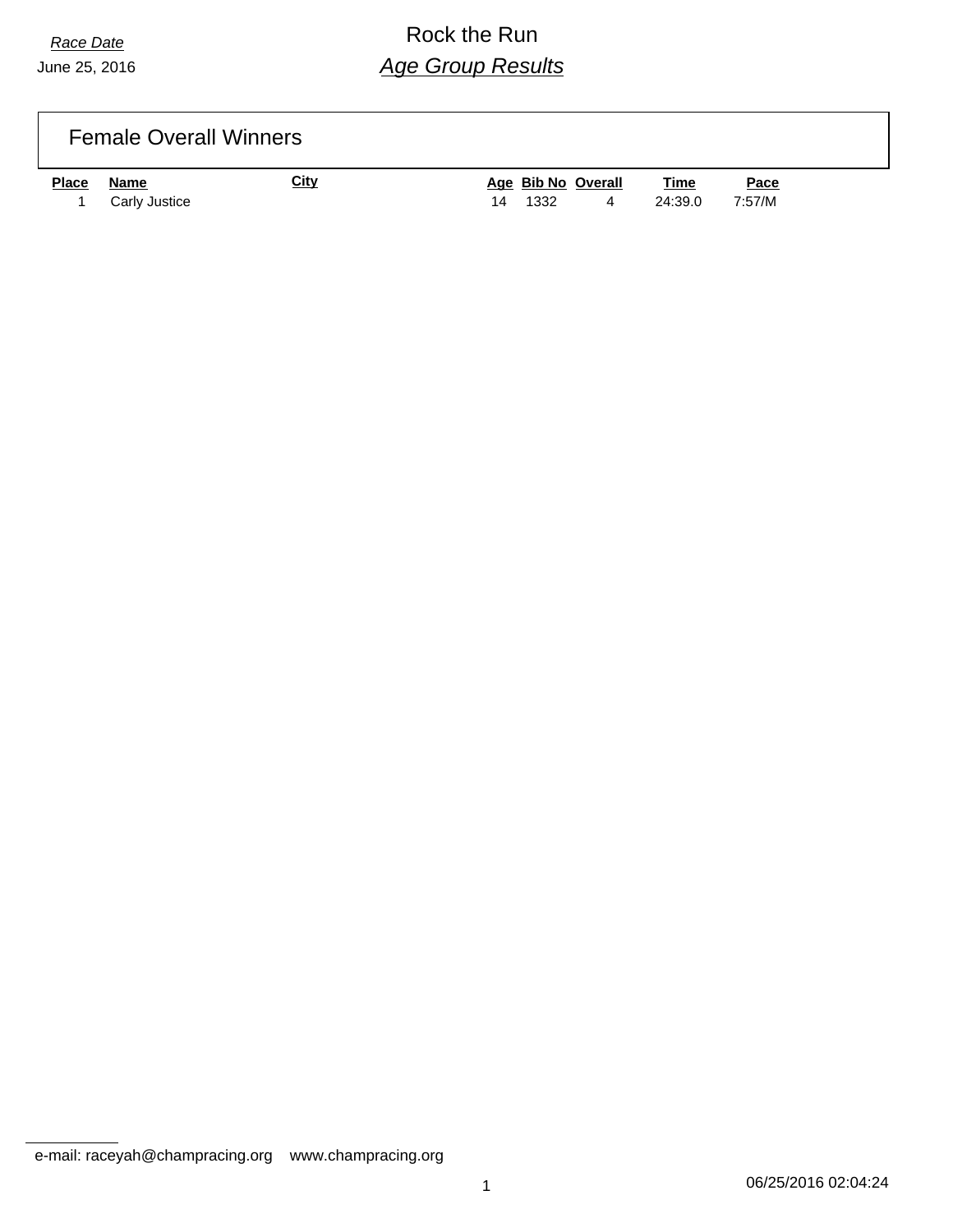# *Race Date* Rock the Run *Age Group Results*

|                                                     | Female 14 and Under                                                                                |             |                      |                              |                                                       |                                                         |                                              |  |
|-----------------------------------------------------|----------------------------------------------------------------------------------------------------|-------------|----------------------|------------------------------|-------------------------------------------------------|---------------------------------------------------------|----------------------------------------------|--|
| <b>Place</b><br>1                                   | <b>Name</b><br>Sarah Grisdale                                                                      | City        | 12                   | 1327                         | Age Bib No Overall<br>21                              | <b>Time</b><br>41:46.3                                  | Pace<br>13:28/M                              |  |
|                                                     | Female 15 to 19                                                                                    |             |                      |                              |                                                       |                                                         |                                              |  |
| <b>Place</b><br>1                                   | <b>Name</b><br>Cassidy McColl                                                                      | <b>City</b> | 16                   | 1310                         | Age Bib No Overall<br>8                               | <b>Time</b><br>25:45.2                                  | Pace<br>8:18/M                               |  |
|                                                     | Female 25 to 29                                                                                    |             |                      |                              |                                                       |                                                         |                                              |  |
| <b>Place</b><br>1<br>2<br>3<br>4                    | <b>Name</b><br><b>Heather Holmes</b><br><b>Stacy Davidson</b><br>Stephanie Orwick<br>Tanya Hancock | City        | 25<br>29<br>29<br>29 | 1345<br>1260<br>1328<br>1339 | Age Bib No Overall<br>6<br>$\overline{7}$<br>11<br>13 | <b>Time</b><br>25:05.7<br>25:44.8<br>28:09.7<br>28:46.2 | Pace<br>8:05/M<br>8:18/M<br>9:05/M<br>9:17/M |  |
|                                                     | Female 30 to 34                                                                                    |             |                      |                              |                                                       |                                                         |                                              |  |
| <b>Place</b><br>1                                   | <b>Name</b><br><b>Terry Phillips</b>                                                               | <b>City</b> | 33                   | 1359                         | Age Bib No Overall<br>26                              | <b>Time</b><br>43:45.4                                  | Pace<br>14:07/M                              |  |
|                                                     | Female 35 to 39                                                                                    |             |                      |                              |                                                       |                                                         |                                              |  |
| <b>Place</b><br>1<br>$\overline{2}$                 | <b>Name</b><br>Cynthia Morris<br>Tonya Hagenbaugh                                                  | <b>City</b> | 37<br>38             | 1264<br>1215                 | Age Bib No Overall<br>9<br>16                         | <b>Time</b><br>26:04.1<br>36:40.7                       | Pace<br>8:25/M<br>11:50/M                    |  |
|                                                     | Female 40 to 44                                                                                    |             |                      |                              |                                                       |                                                         |                                              |  |
| <b>Place</b><br>$\mathbf{1}$<br>$\overline{c}$<br>3 | <b>Name</b><br>Victoria Mansfield<br><b>Tracy Fast</b><br>Jenny Bates                              | City        | 41<br>44<br>42       | 1202<br>1218<br>1325         | Age Bib No Overall<br>20<br>27<br>30                  | <b>Time</b><br>41:16.5<br>1:00:00.0<br>1:00:10.8        | Pace<br>13:19/M<br>19:21/M<br>19:25/M        |  |
|                                                     | Female 50 to 54                                                                                    |             |                      |                              |                                                       |                                                         |                                              |  |
| <b>Place</b><br>1                                   | <b>Name</b><br>Lori SNyder                                                                         | <b>City</b> | 54                   | 1354                         | Age Bib No Overall<br>18                              | <b>Time</b><br>39:45.8                                  | Pace<br>12:49/M                              |  |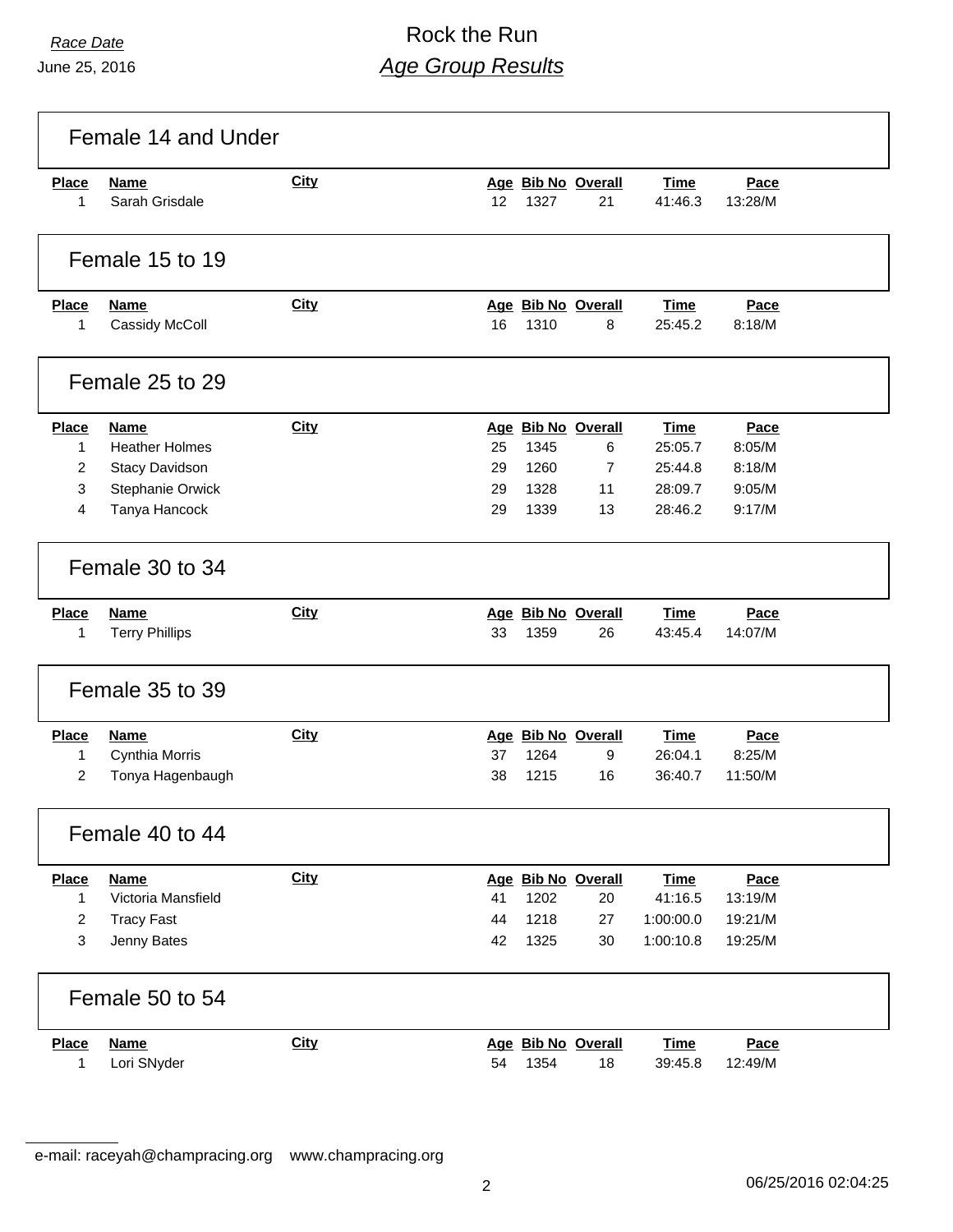## *Race Date* Rock the Run *Age Group Results*

Female 55 to 59

| <b>Place</b> | Name           | City |    | Age Bib No Overall |    | Time            | Pace    |
|--------------|----------------|------|----|--------------------|----|-----------------|---------|
|              | Diana Siostrom |      | 55 | 1248               | 23 | 42:34.0         | 13:44/M |
|              | Kathy Maple    |      | 57 | 1209               | 24 | 42:36.4 13:45/M |         |

#### Female 60 and Over

| <b>Place</b> | Name                    | <u>City</u> |    | Age Bib No Overall |    | Time      | Pace    |
|--------------|-------------------------|-------------|----|--------------------|----|-----------|---------|
|              | Laura Cochran           |             | 62 | 1206               | 28 | 1:00:00.4 | 19:21/M |
|              | <b>Charlotte Beamer</b> |             | 71 | 1353               | 29 | 1:00:01.8 | 19:22/M |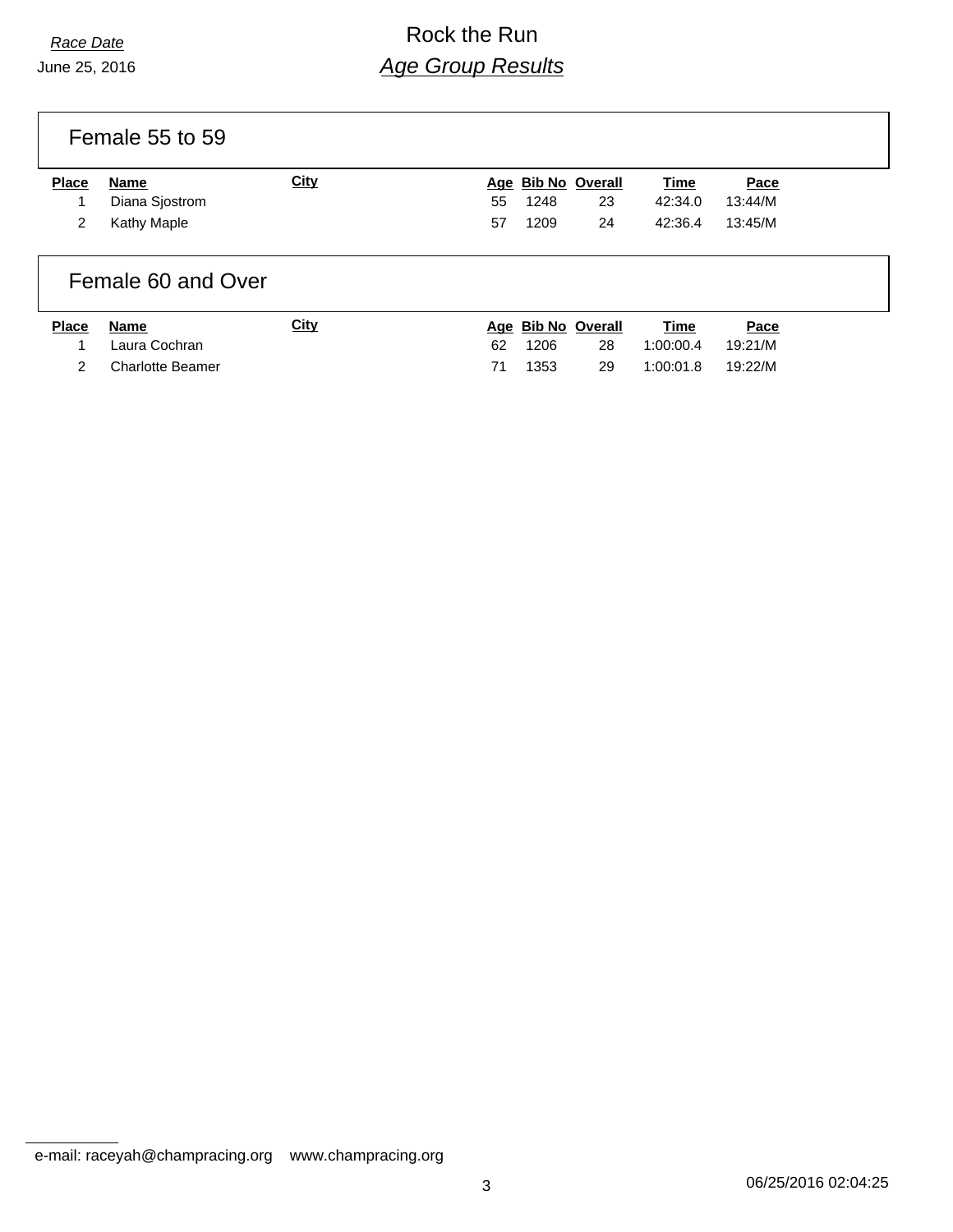## *Race Date* Rock the Run *Age Group Results*

|              | <b>Male Overall Winners</b> |             |                    |      |      |
|--------------|-----------------------------|-------------|--------------------|------|------|
| <u>Place</u> | Name                        | <u>City</u> | Age Bib No Overall | Time | Pace |

1 Jason McColl 13 1309 1 21:38.3 6:59/M

e-mail: raceyah@champracing.org www.champracing.org

4 06/25/2016 02:04:25